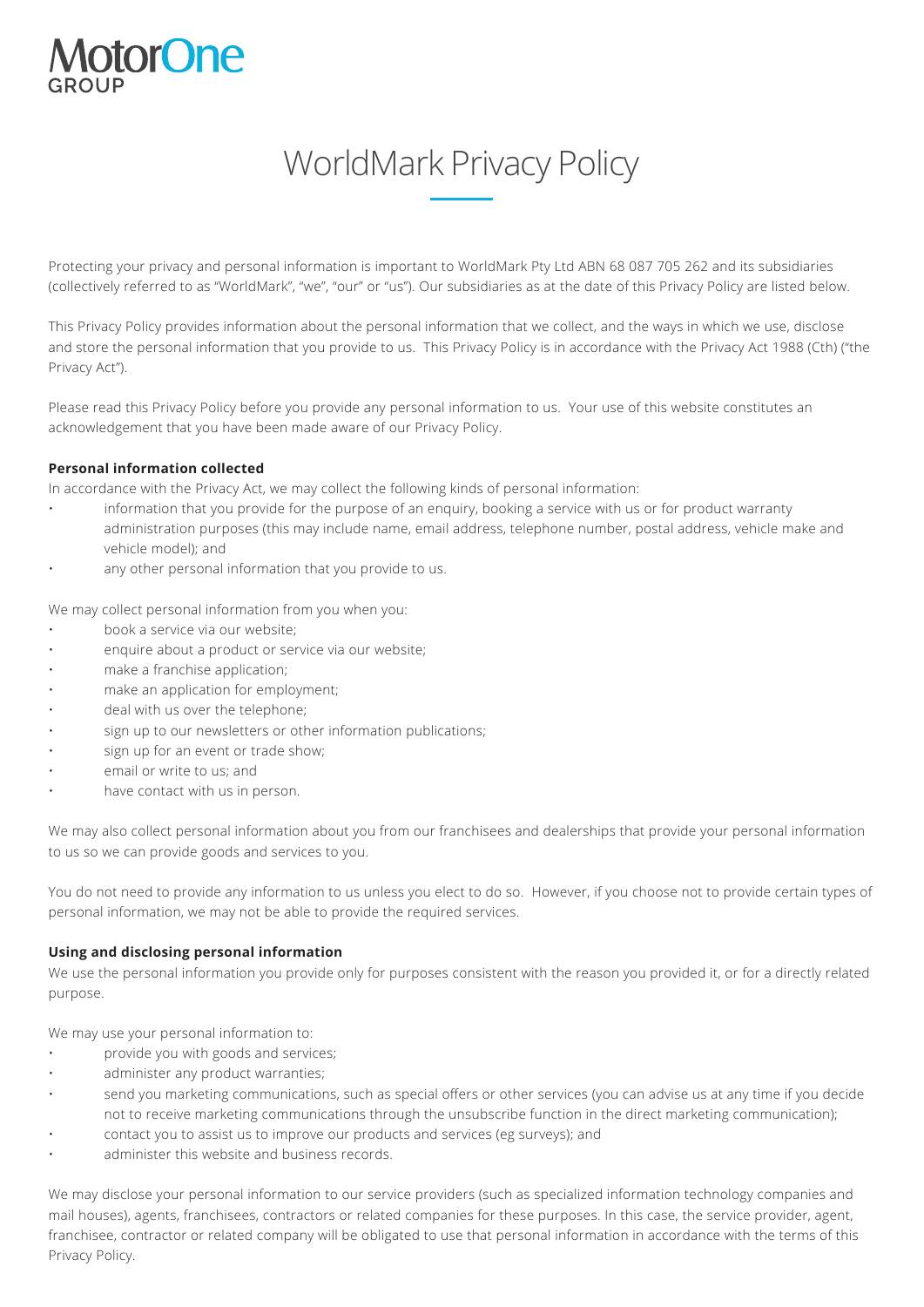In addition to the disclosures reasonably necessary for the purposes identified above, we may also disclose your personal information:

- if you have consented to that disclosure (for example at the time you provided to us your personal information); or
- to the extent that we are required to do so by law, in connection with any legal proceedings or prospective legal proceedings, and in order to establish, exercise or defend our legal rights.

We will not sell, rent or trade your personal information to or with third parties.

#### **Overseas disclosures**

In some cases, we may share your personal information with organisations based outside of Australia, including New Zealand, the United States of America, Canada and countries of the European Union. Where we do this, we required these parties to take appropriate steps to protect that information and we restrict how they can use that information.

#### **Securing your personal information**

We will take reasonable technical and organizational precautions to prevent the loss, misuse or alteration of your personal information.

We will store all the personal information you provide electronically on our secure services.

We control access to information and transmission of information through the use of pre-authorised user accounts with restricted access privileges. However, the transmission of information via the Internet is not completely secure and prone to error. We will do our best to protect your personal information. We cannot guarantee the accuracy or security of your personal information; any transmission is at your own risk. Once we receive your information, we will use our best endeavors to use security features to try to prevent unauthorised access.

#### **Cookies**

This website uses cookies to support administrative and content management functions and to store viewing preferences for website areas where website content display can be customised. However, no personal information is collected. When you visit this website, we compile data that records and logs your visit with the following information collected strictly for statistical purposes only.

- User's server address.
- Date and time of the visit to the site.
- Pages accessed and documents downloaded.
- Search words used.
- Previous site visited.
- Type of browser used.

This information is analysed regularly to determine the website's usage statistics. No attempt will be made to identify users.

# **Other websites**

We may provide hyperlinks or pointers to other websites maintained by third parties. The links to third party websites are provided for your convenience and information only. The content in any linked website is not under our control so we are not responsible for the content, including any further links in a third party site. If you decide to access any of the third party sites linked to this website, you do this entirely at your own risk.

# **Website content is for your convenience and information only**

This website is provided to you without charge as a convenience and for your information only. By providing access to our website content, we do not warrant or represent, and you should not assume, that the content on this website includes all information pertaining to us or that such content represents the most current and up-to-date information that is publicly available with respect to us.

# **Accessing the personal information which we have collected about you**

You may request at any time to access any personal information which we may have about you by contacting us. We will provide you with the information you have requested (if required to under the Privacy Act) provided that you have:

- provided sufficient proof of identity; and
- in the case of unusual or particularly onerous requests, you have paid us a reasonable access fee as requested by us.

If the information we previously collected from you is out of date or incorrect, you can contact us and we will correct it.